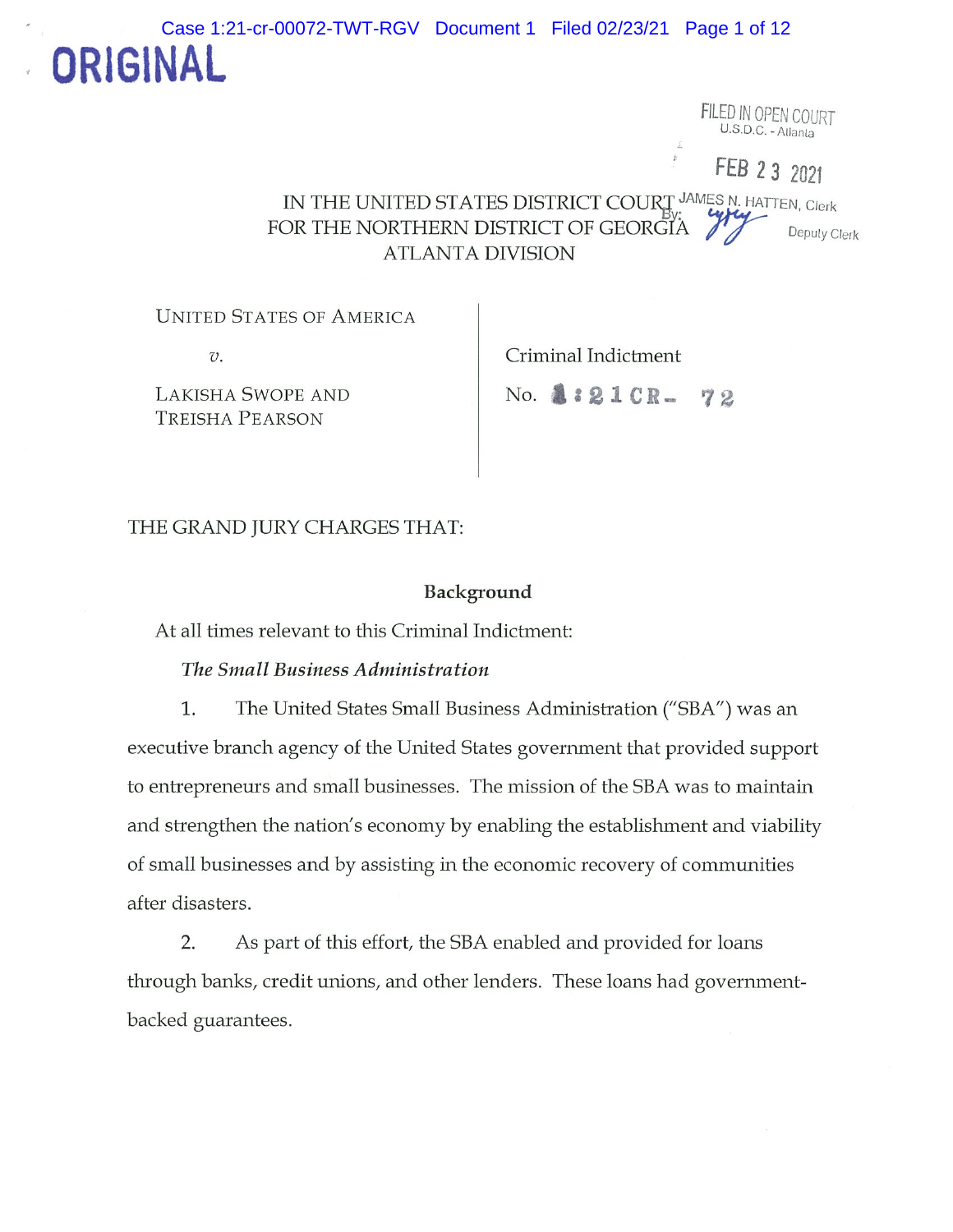## The Paycheck Protection Program

÷,

3. The Coronavirus Aid, Relief, and Economic Security ("CARES") Act was a federal law enacted in or around March 2020 and was designed to provide emergency financial assistance to the millions of Americans who are suffering the economic effects caused by the COVID-19 pandemic.

4. One source of relief that the CARES Act provided was the authorization of up to \$349 billion in forgivable loans to small businesses for payroll, mortgage interest, rent/lease, and utilities, through a program referred to as the Paycheck Protection Program ("PPP"). In April 2020, Congress authorized up to \$310 billion in additional PPP funding.

5. The PPP allowed qualifying small businesses and other organizations to receive PPP loans. Businesses must use PPP loan proceeds for payroll costs, interest on mortgages, rent, and utilities. The PPP allowed the interest and principal on the PPP loan to be entirely forgiven if the business spent the loan proceeds on these expense items within a designated period of time and used a certain percentage of the PPP loan proceeds for payroll expenses.

6. The amount of a PPP loan that a small business may have been entitled to receive was determined by the number of employees employed by the business and the business's average monthly payroll costs.

7. In order to obtain a PPP loan, <sup>a</sup> qualifying business was required to submit a PPP loan application, which was signed by an authorized representative of the business. The PPP loan application required the business (through its authorized representative) to acknowledge the program rules and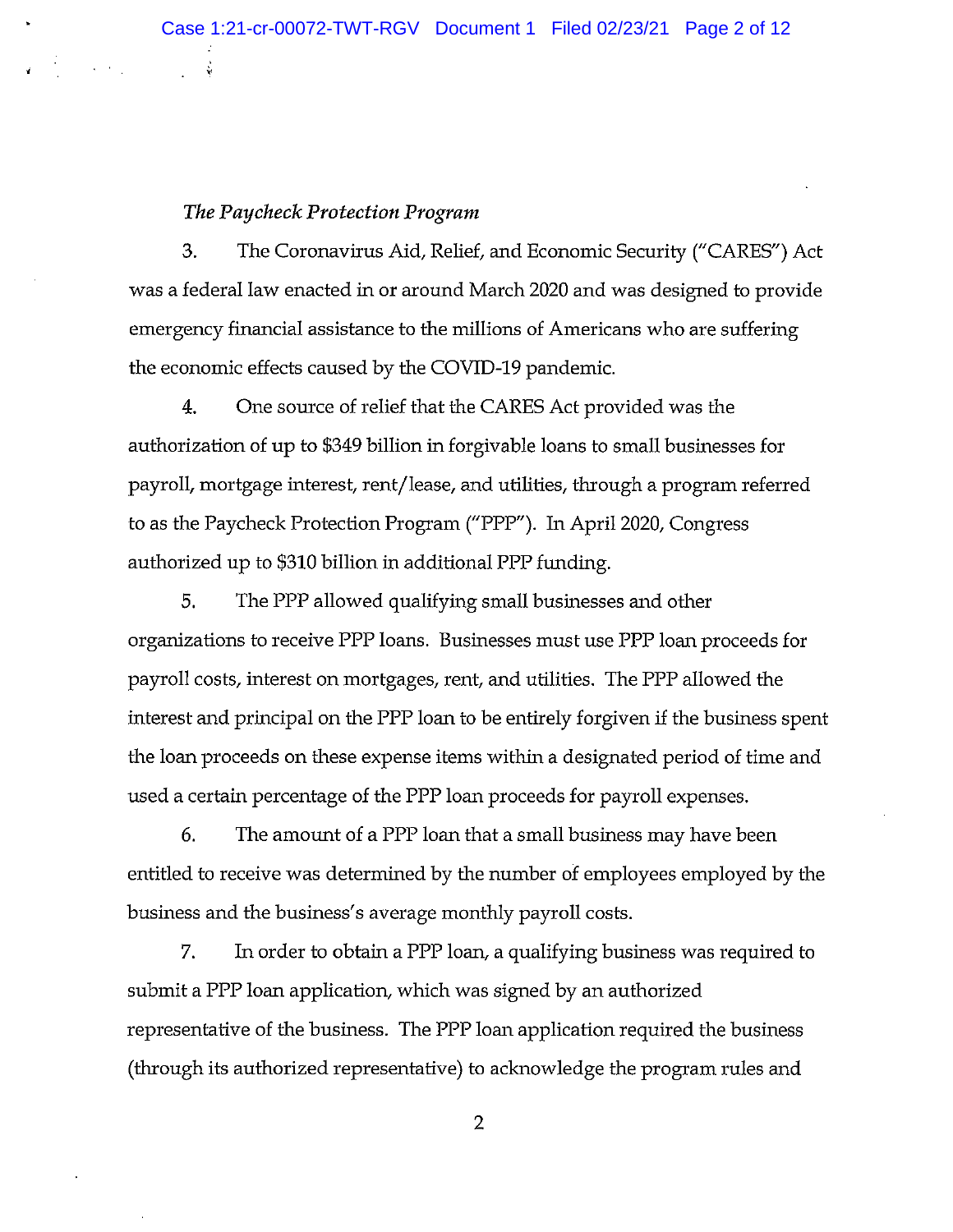¢

make certain affirmative certifications in order to be eligible to obtain the PPP loan. In the PPP loan application, the small business (through its authorized representative) had to state, among other things, its (a) average monthly payroll expenses and (b) number of employees. These figures were used to calculate the amount of money the small business was eligible to receive under the PPP. In addition, businesses applying for a PPP loan had to provide documentation showing their payroll expenses.

8. The SBA oversaw the PIP. However, individual PPP loans were issued by private, approved lenders who received and processed PPP applications and supporting documentation, and then made loans using the lenders' own funds, which were 100% guaranteed by the SBA. Data from the application, including thformation about the borrower, the total amount of the loan, and the listed number of employees, were transmitted by the lender to the SBA in the course of processing the loan.

## Count One Conspiracy to Commit Wire Fraud (18 U.S.C. § 371)

9. The Grand Jury re-alleges and incorporates by reference the factual allegations contained in paragraphs <sup>1</sup> through <sup>8</sup> of this Criminal Indictment as if fully set forth herein.

10. Beginning in or about May 2020 and continuing until in or about September 2020, the exact dates unknown, the defendants, LAKISHA SWOPE and TREISHA PEARSON, did knowingly and willfully combine, conspire, confederate, agree, and have <sup>a</sup> tacit understanding with each other and with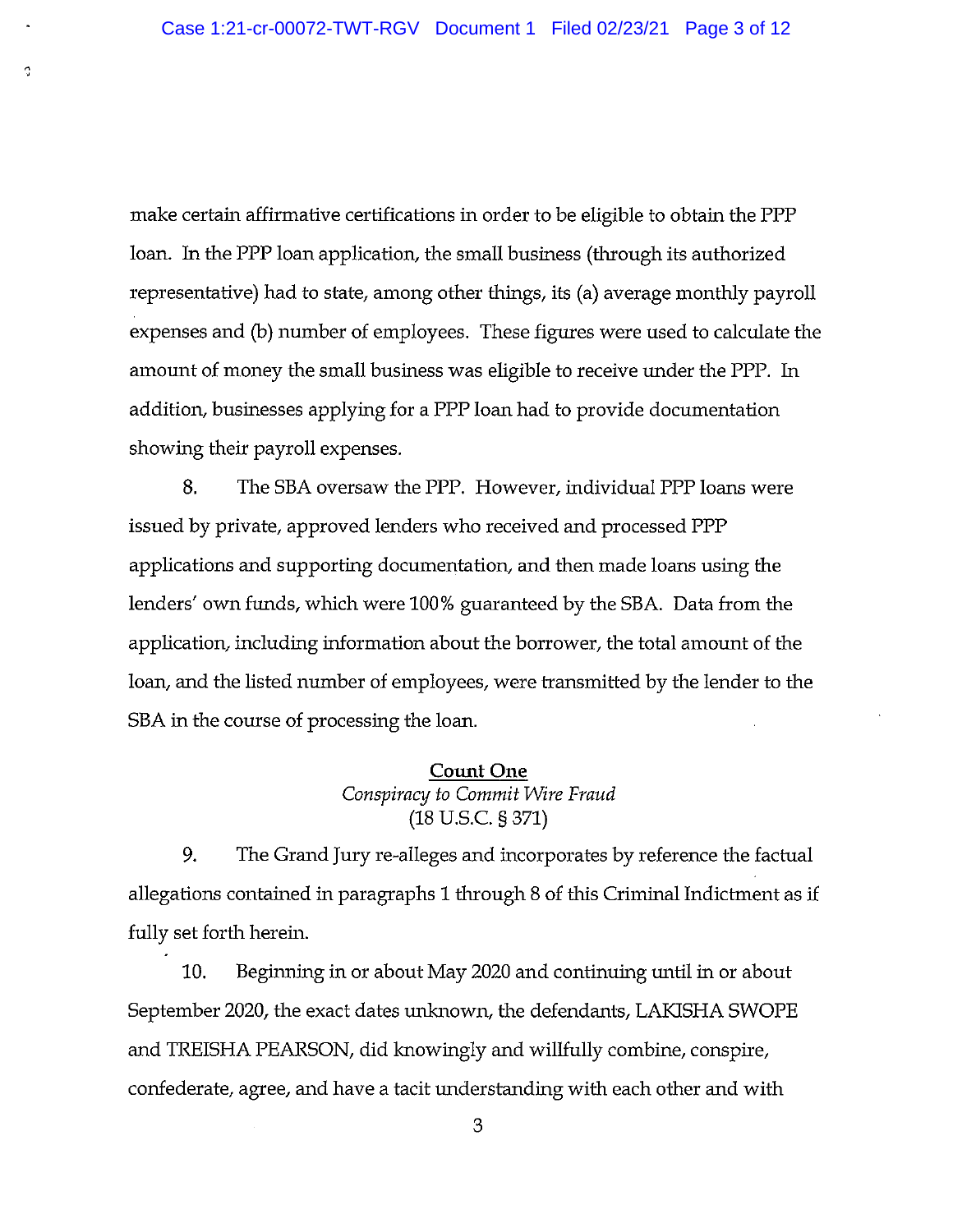other individuals known and unknown to the Grand jury to devise and intend to devise a scheme and artifice to defraud, and to obtain money and property, by means of materially false and fraudulent pretenses, representations, and promises, and by the omission of material facts, well knowing and having reason to know that said pretenses, representations, and promises were and would be false and fraudulent when made and caused to be made and that said omissions were and would be material, and, in so doing, with the intent to defraud, caused interstate wire communications to be made in furtherance of the scheme and artifice to defraud, in violation of Title 18, United States Code, Section 1343.

### Manner and Means

11. It was <sup>a</sup> part of the scheme and artifice to defraud that the defendants and other members of the conspiracy conspired to submit PPP applications containing materially false information to multiple authorized lenders.

12. Throughout the conspiracy, the defendants and other members of the conspiracy submitted false PPP applications for a number of entities controlled by the defendant and other third parties claiming over \$5 million in loans. These PPP applications contained materially false information such as false representations regarding the applicant entities' total number of employees and average monthly payroll. As a result of these false statements, lenders issued over \$3.5 million in PPP loans to these various entities.

13. Throughout the conspiracy, the defendants utilized business information from other individuals to submit multiple PPP loan applications that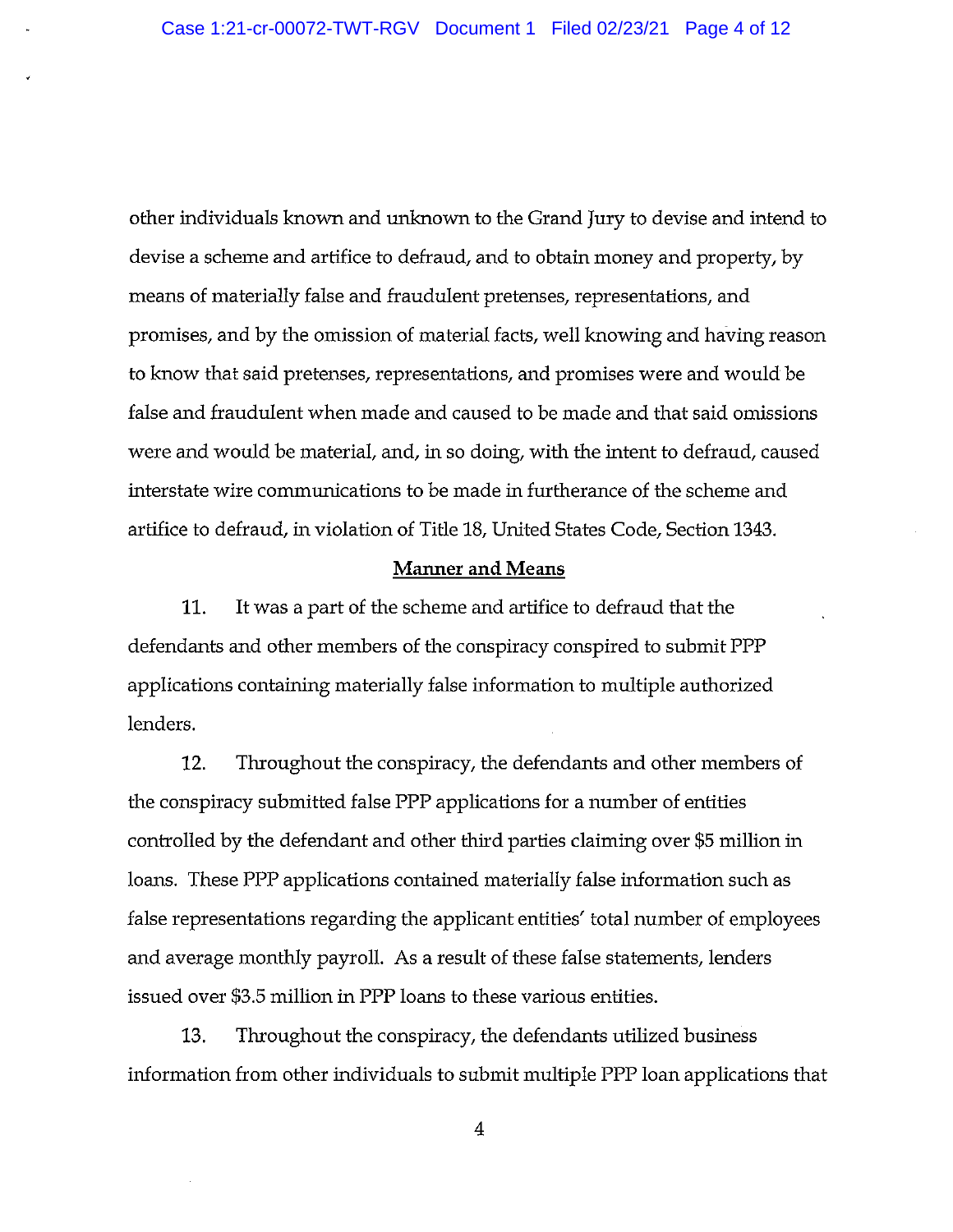ŋ

contained materially false information. Once the individuals received the PPP loan proceeds, they made payments to the defendants as compensation.

14. It was further <sup>a</sup> part of the conspiracy that the defendants and other members of the conspiracy then used the fraudulently obtained funds for unauthorized expenditures including luxury clothing, restaurants, personal rent, hotels, and vacation rentals.

#### Overt Acts

15. In order to carry out the conspiracy and to accomplish the objects thereof, the defendants and known and unknown members of the conspiracy committed various overt acts in the Northern District of Georgia and elsewhere, including, but not limited to, the following:

- a. On or about May 15, 2020, the defendants caused to be submitted a PPP application in the name of Luxe Recovery LLC ("Luxe Recovery") containing materially false information, including false representations regarding the number of employees and average monthly payroll for Luxe Recovery.
- b. On or about May 26, 2020, the defendants caused to be submitted a PPP application in the name of LP Professional Tax Service LLC ("LP Professional") containing materially false information, including false representations regarding the number of employees and average monthly payroll for LP Professional.
- c. On or about June 7,2020, the defendants caused to be submitted a PPP application in the name of A's Construction CO LLC "(A's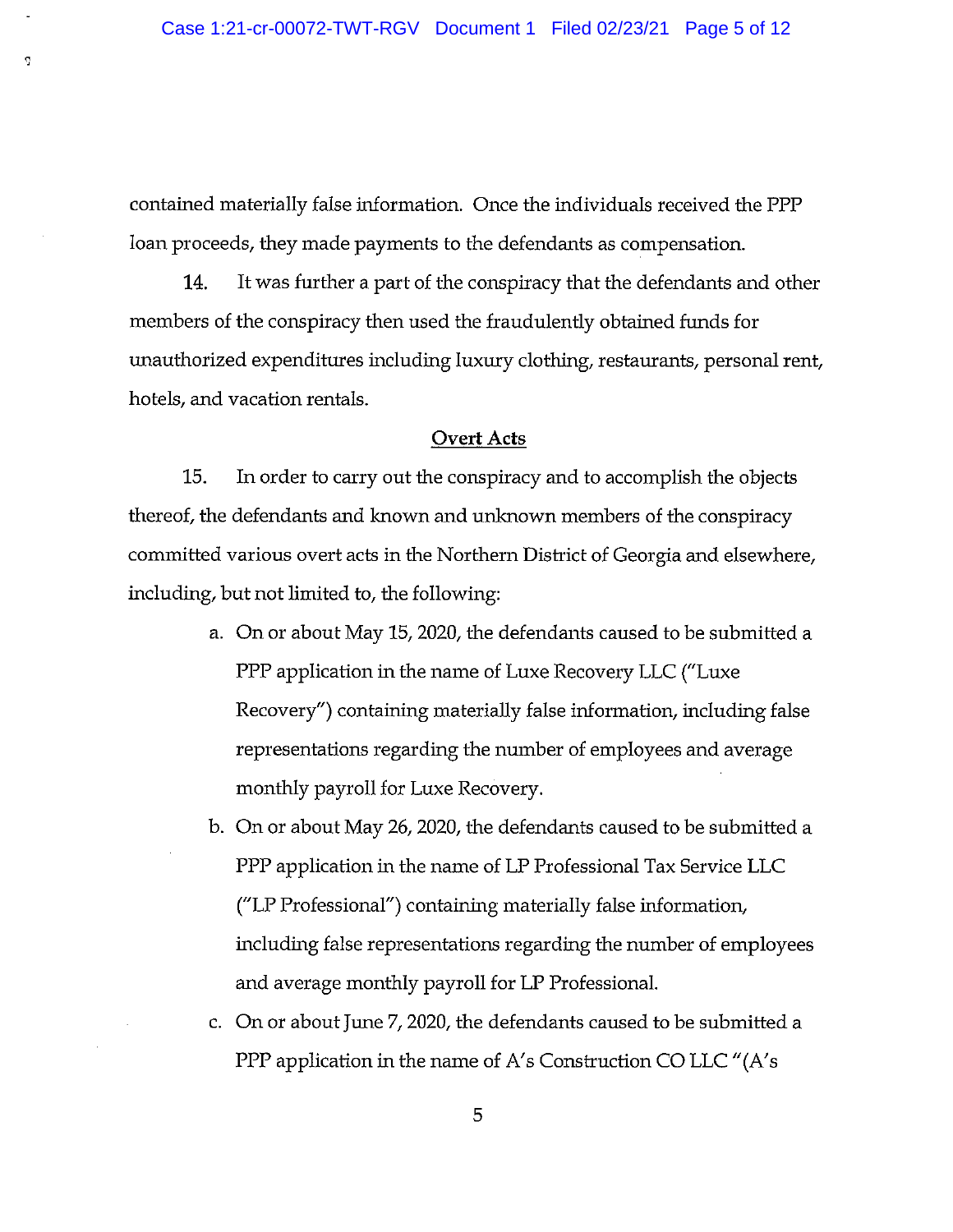Construction") containing materially false information, including false representations regarding the number of employees and average monthly payroll.

d. On or about June 11, 2020, the defendants caused to be submitted a PPP application in the name of Orbit Home Services LLC ("Orbit Home") containing materially false information, including false representations regarding the number of employees and average monthly payroll.

All in violation of Title 18, United States Code, Section 371.

Counts Two Through Five Bank Fraud (18 U.S.C. § 1344 and §2)

16. The Grand Jury re-alleges and incorporates by reference the factual allegations contained in paragraphs <sup>1</sup> through 15 of this Criminal Indictment as if fully set forth herein.

17. Beginning in or about May 2020 and continuing until in or about September 2020, the exact dates unknown, in the Northern District of Georgia and elsewhere, the defendants, LAKISHA SWOPE and TREISHA PEARSON, aided and abetted by each other and others known and unknown to the Grand Jury, did knowingly execute and attempt to execute a scheme and artifice to defraud multiple financial institutions, the deposits of which were then insured by the Federal Deposit Insurance Corporation, and to obtain, by means of materially false and fraudulent pretenses, representations, and promises, and by omission of material facts, certain moneys, funds, credits, assets, securities, and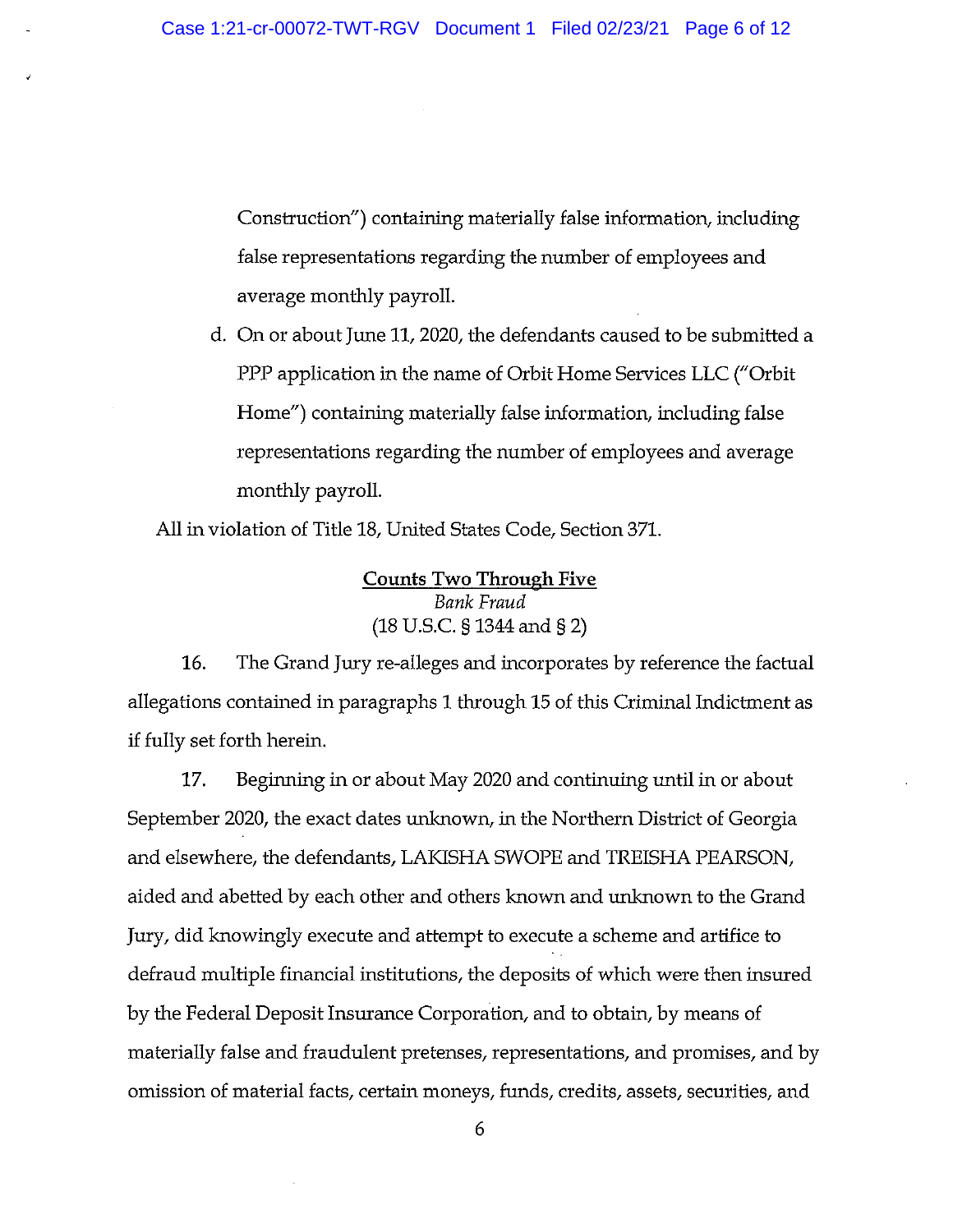$\ddot{\phantom{a}}$ 

other property owned by and under the custody and control of the aforementioned financial institutions.

ğ,

## Executions of the Bank Fraud Scheme

18. On or about the dates set forth below, in the Northern District of Georgia and elsewhere, the defendants, LAKISHA SWOPE and TREISHA PEARSON, aided and abetted by each other and others known and unknown to the Grand Jury, did knowingly execute and attempt to execute the abovedescribed scheme to defraud as follows:

| Count   | Date (on or   | <b>Execution and Attempted Execution</b>        |
|---------|---------------|-------------------------------------------------|
|         | about)        |                                                 |
| Count 2 | May 15, 2020  | Causing a PPP application containing            |
|         |               | materially false information in the name of     |
|         |               | Luxe Recovery LLC to be transmitted to Fifth    |
|         |               | Third Bank                                      |
| Count 3 | May 26, 2020  | Causing a PPP application containing            |
|         |               | materially false information in the name of LP  |
|         |               | Professional Tax Service LLC to be transmitted  |
|         |               | to Regions Bank                                 |
| Count 4 | June 7, 2020  | Causing a PPP application containing            |
|         |               | materially false information in the name of A's |
|         |               | Construction CO LLC to be transmitted to        |
|         |               | Regions Bank                                    |
| Count 5 | June 11, 2020 | Causing a PPP application containing            |
|         |               | materially false information in the name of     |
|         |               | Orbit Home Services LLC to be transmitted to    |
|         |               | Wells Fargo Bank                                |

All in violation of Title 18, United States Code, Section 1344 and Section 2.

 $\chi^2$  ,  $\chi^2$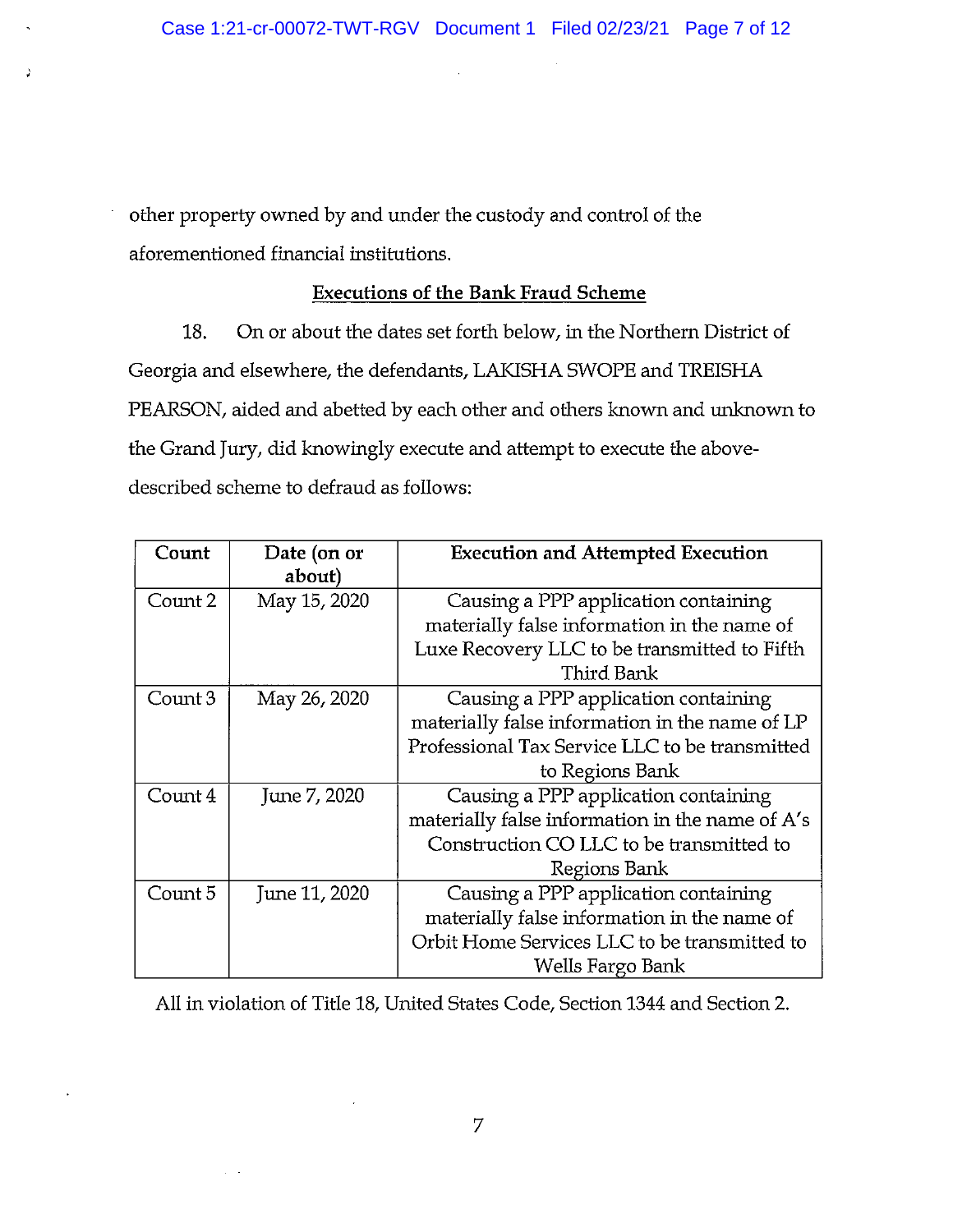$\overline{2}$ 

Counts Six Through Nine Wire Fraud (18 U.S.C. § 1343 and § 2)

19. The Grand Jury re-alleges and incorporates by reference the factual allegations contained in paragraphs <sup>1</sup> through 18 of this Criminal Indictment as if fully set forth herein.

20. Beginning in or about May 2020 and continuing until in or about September 2020, the exact dates unknown, in the Northern District of Georgia and elsewhere, the defendants, LAKISHA SWOPE and TREISHA PEARSON, aided and abetted by each other and others known and unknown to the Grand Jury, knowingly devised and intended to devise <sup>a</sup> scheme and artifice to defraud, and to obtain money and property by means of materially false and fraudulent pretenses, representations, and promises, and by omission of material facts, well knowing and having reason to know that said pretenses, representations, and promises were false and fraudulent when made and caused to be made and that said omissions were and would be material.

21. On or about the dates listed below for each count, in the Northern District of Georgia and elsewhere, the defendants, LAKISHA SWOPE and TREISHA PEARSON, aided and abetted by each other and others known and unknown to the Grand Jury, for the purpose of executing and attempting to execute the aforementioned scheme and artifice to defraud, and to obtain money and property by means of materially false and fraudulent pretenses, representations, and promises, and by omission of material facts, did, with intent to defraud, cause to be transmitted by means of a wire communication in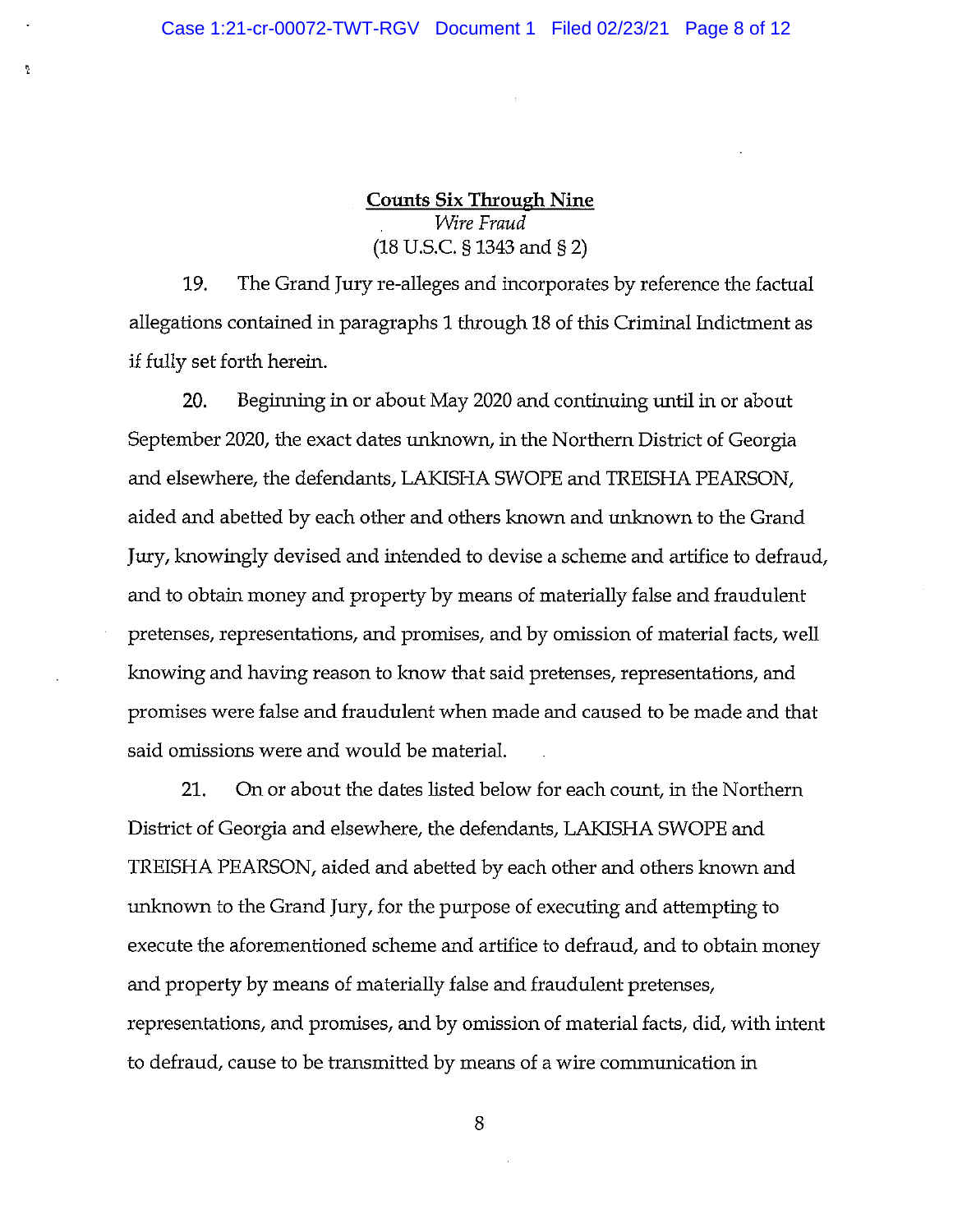$\mathbf{t}$ 

interstate and foreign commerce certain writings, signs, signals, and sounds, namely, the following Paycheck Protection Program applications containing materially false information:

| Count   | Date (on or<br>about) | <b>Execution and Attempted Execution</b>        |
|---------|-----------------------|-------------------------------------------------|
| Count 6 | May 15, 2020          | Causing a PPP application containing            |
|         |                       | materially false information in the name of     |
|         |                       | Luxe Recovery LLC to be transmitted to          |
|         |                       | Bluevine Capital, Inc.                          |
| Count 7 | May 26, 2020          | Causing a PPP application containing            |
|         |                       | materially false information in the name of LP  |
|         |                       | Professional Tax Service LLC to be transmitted  |
|         |                       | to Bluevine Capital, Inc.                       |
| Count 8 | June 7, 2020          | Causing a PPP application containing            |
|         |                       | materially false information in the name of A's |
|         |                       | Construction CO LLC to be transmitted to        |
|         |                       | Bluevine Capital, Inc.                          |
| Count 9 | June 11, 2020         | Causing a PPP application containing            |
|         |                       | materially false information in the name of     |
|         |                       | Orbit Home Services LLC to be transmitted to    |
|         |                       | Bluevine Capital, Inc.                          |

All in violation of Title 18, United States Code, Section 1343 and Section 2.

 $\sim$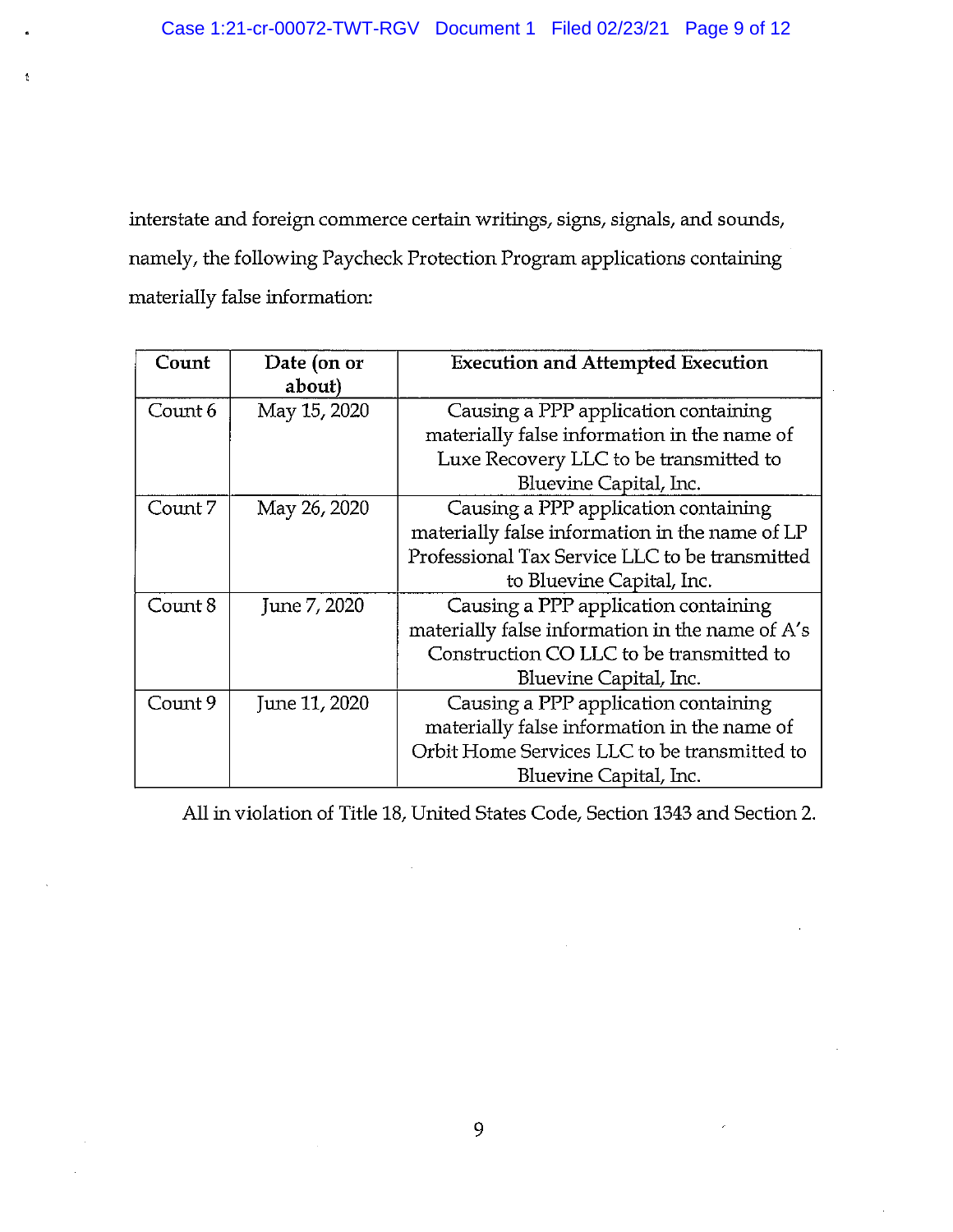ħ

# Count Ten Money Laundering Conspiracy (18 U.S.C. § 1956(h))

22. The Grand Jury re-alleges and incorporates by reference the factual allegations contained in paragraphs <sup>1</sup> through 21 of this Criminal Indictment as if fully set forth herein.

23. Beginning in or about May 2020 and continuing until in or about September 2020, the exact dates unknown, in the Northern District of Georgia and elsewhere, the defendants, LAKISHA SWOPE and TREISHA PEARSON, did knowingly combine, conspire, confederate, agree, and have a tacit understanding with each other and with other individuals known and unknown to the Grand Jury to commit offenses against the United States in violation of Title 18, United States Code, Section 1957, to wit: to knowingly engage and attempt to engage in monetary transactions by, through, and to a financial institution, affecting interstate and foreign commerce, in criminally derived property of a value greater than \$10,000, such property having been derived from a specified unlawful activity, to wit: wire fraud, in violation of Title 18, United States Code, Section 1343.

All in violation of Title 18, United States Code, Section 1956(h).

### Forfeiture

24. Upon conviction of any of the offenses alleged in Counts <sup>1</sup> through <sup>9</sup> of this Criminal Indictment, the defendants shall forfeit to the United States, pursuant to Title 18, United States Code, Section 981 (a) (1)(C) and Title 28, United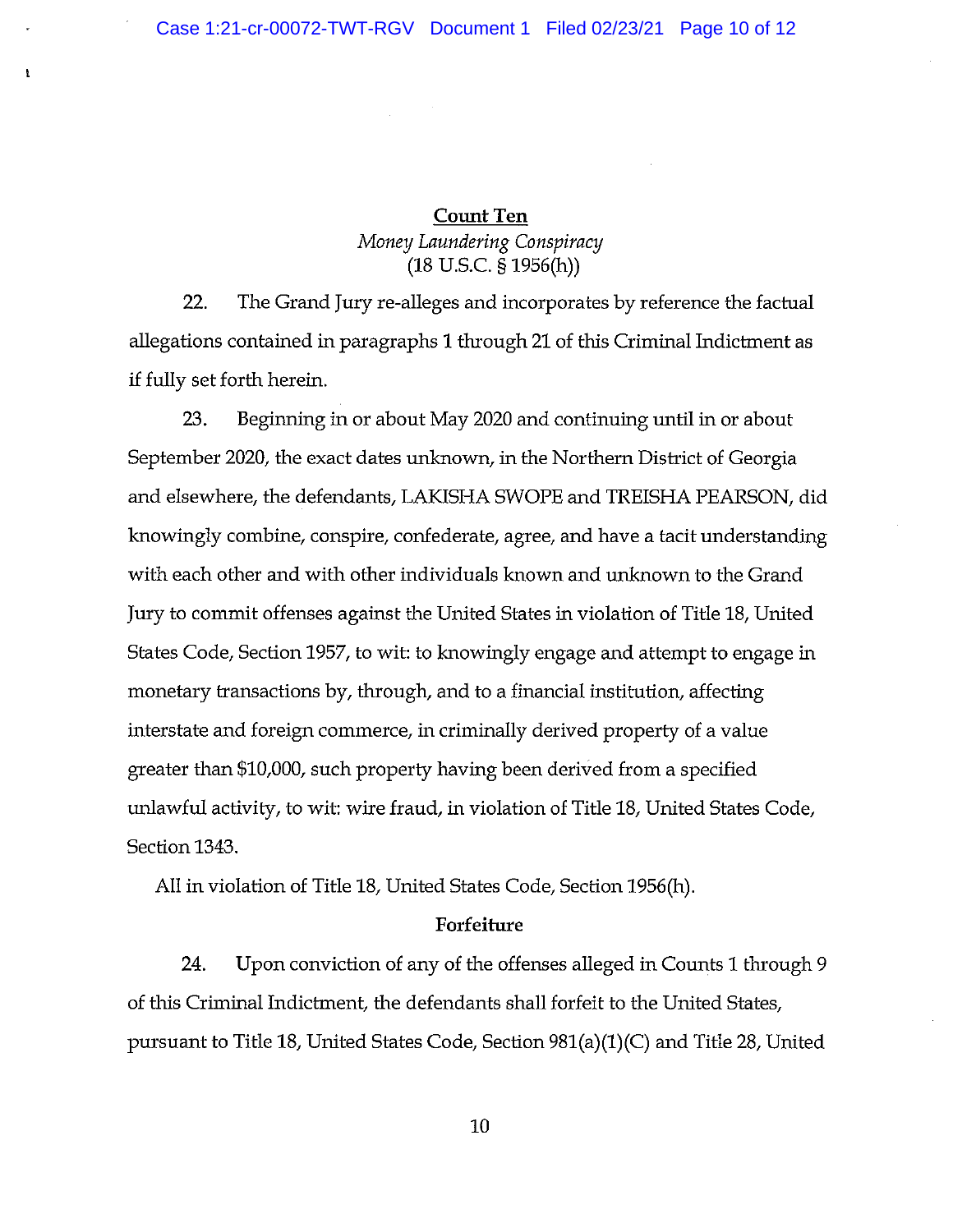States Code, Section 2461(c), any property constituting or derived from proceeds obtained directly or indirectly as <sup>a</sup> result of said violations.

25. Upon conviction of the offense alleged in Count 10 of this Criminal Indictment, the defendants shall forfeit to the United States, pursuant to Title 18, United States Code, Section 982(a) (1), all property real or personal, involved in such offense and all property traceable to such offenses.

26. If, as a result of any act or omission of the defendants, any property subject to forfeiture:

a. Cannot be located upon the exercise of due diligence;

b. Has been transferred or sold to, or deposited with, a third person;

c. Has been placed beyond the jurisdiction of the Court;

d. Has been substantially diminished in value; or

ł,

e. Has been commingled with other property which cannot be subdivided without difficulty;

the United States intends, pursuant to Title 18, United States Code, Section 982(b) and Title 21, United States Code, Section 853(p), and Title 28, United States Code, Section 2461(c), to seek forfeiture of any property of the defendants